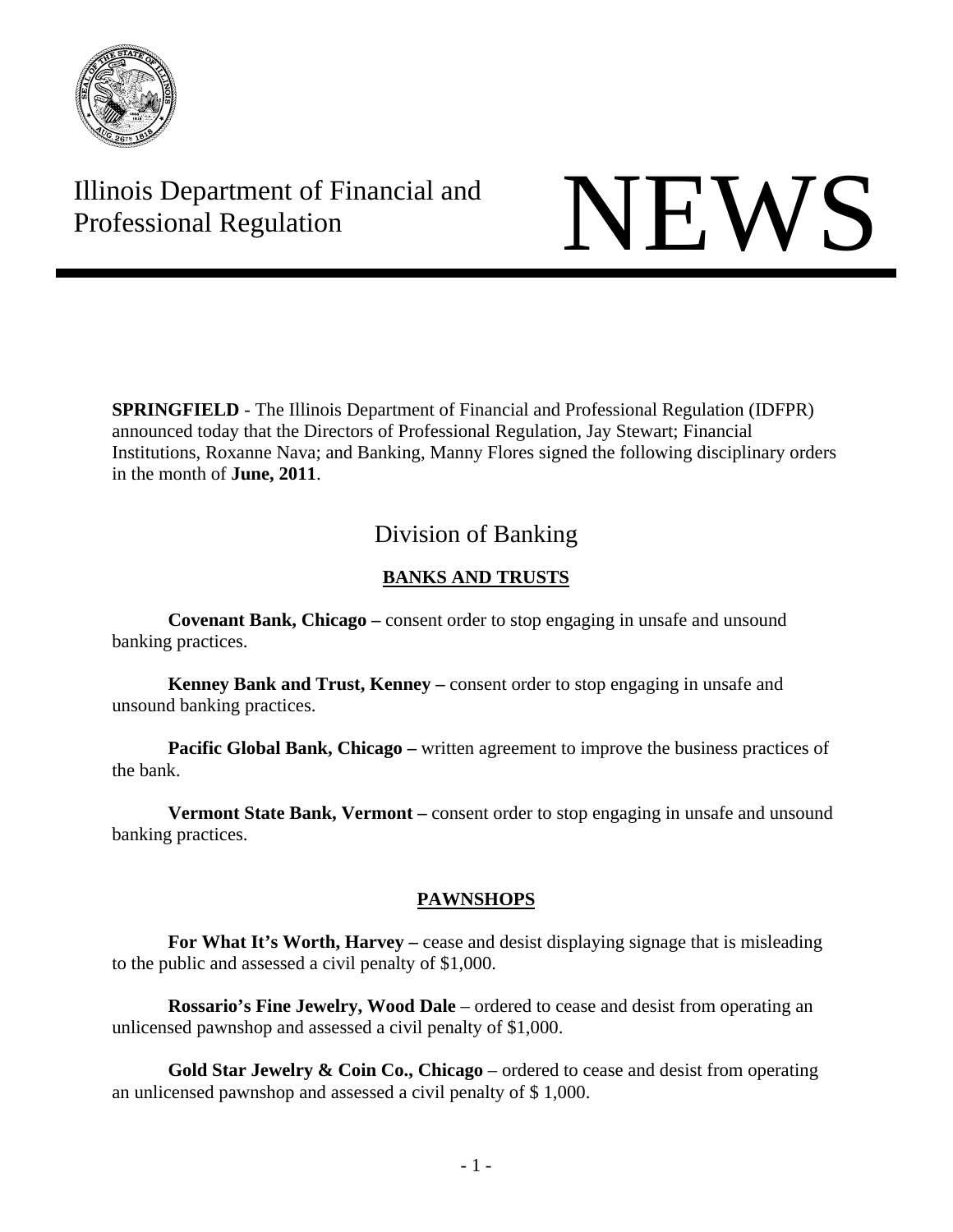#### **RESIDENTIAL MORTGAGE**

**Avatar Realty Group, a/k/a Monroe Realty & Financial Enterprises, Inc., a/k/a Monroe Realty Corporation, Chicago** – orderd to cease and desist from conducting unlicensed mortgage activities for loan modification services and fined \$25,000. (This Order is currently under Appeal)

**Express Home Solutions, Garden City, NY** – ordered to cease and desist from conducting unlicensed mortgage activities for loan modification services and fined \$25,000.

**Financial Associates of America, Royalton** – ordered to cease and desist from conducting unlicensed mortgage activities for loan modification services and fined \$25,000.

Harbor Financial Group, Ltd., Calumet City – residential mortgage license (MB.0000754) revoked and fined \$20,000 for numerous violations found in investigation and examination of company.

**J C Mortgage Corporation of Illinois, Oak Brook Terrace** – residential mortgage license (MB.6760649) revoked and fined \$25,000 for failure to properly renew or surrender license and report activities to Department. (This Order is currently under Appeal)

**PHH Mortgage Corporation, Mount Laurel, NJ** – residential mortgage license (MB.0000443) fined \$290,000 for failure to maintain internal control and proper oversight of servicing activities. (This Order is currently under Appeal)

**Universal Mortgage Services, LLC, Carpentersville** – residential mortgage license (MB.6759670) fined \$10,000 for providing inadequate supervision and disclosures for residential loan transaction.

#### **LOAN ORIGINATION**

**Brent Bickhaus, Oakbrook Terrace** – LO License (031.0008395) revoked for being involved in mortgage fraud scheme and fined \$10,000.

**Lorenzo Crooks, Chicago** – LO License (031.0016177) revoked for being involved in mortgage fraud scheme and fined \$10,000.

**Alexander Fields, Buffalo Grove** – LO License (030.0014978) revoked for being involved in mortgage fraud scheme and fined \$10,000.

**Tatyana Furman, Northbrook** – LO License (031.0007114) revoked for being involved in mortgage fraud scheme and fined \$10,000.

**Martin Hammond, Louisville, KY** – LO License (031.0028528) suspended for violating NMLS Rules of Conduct.

**Arthur Monroe**, **Oswego** – LO License (031.0011409) revoked for providing loan modification services as an unlicensed individual and fined \$10,000. (This Order is currently under Appeal)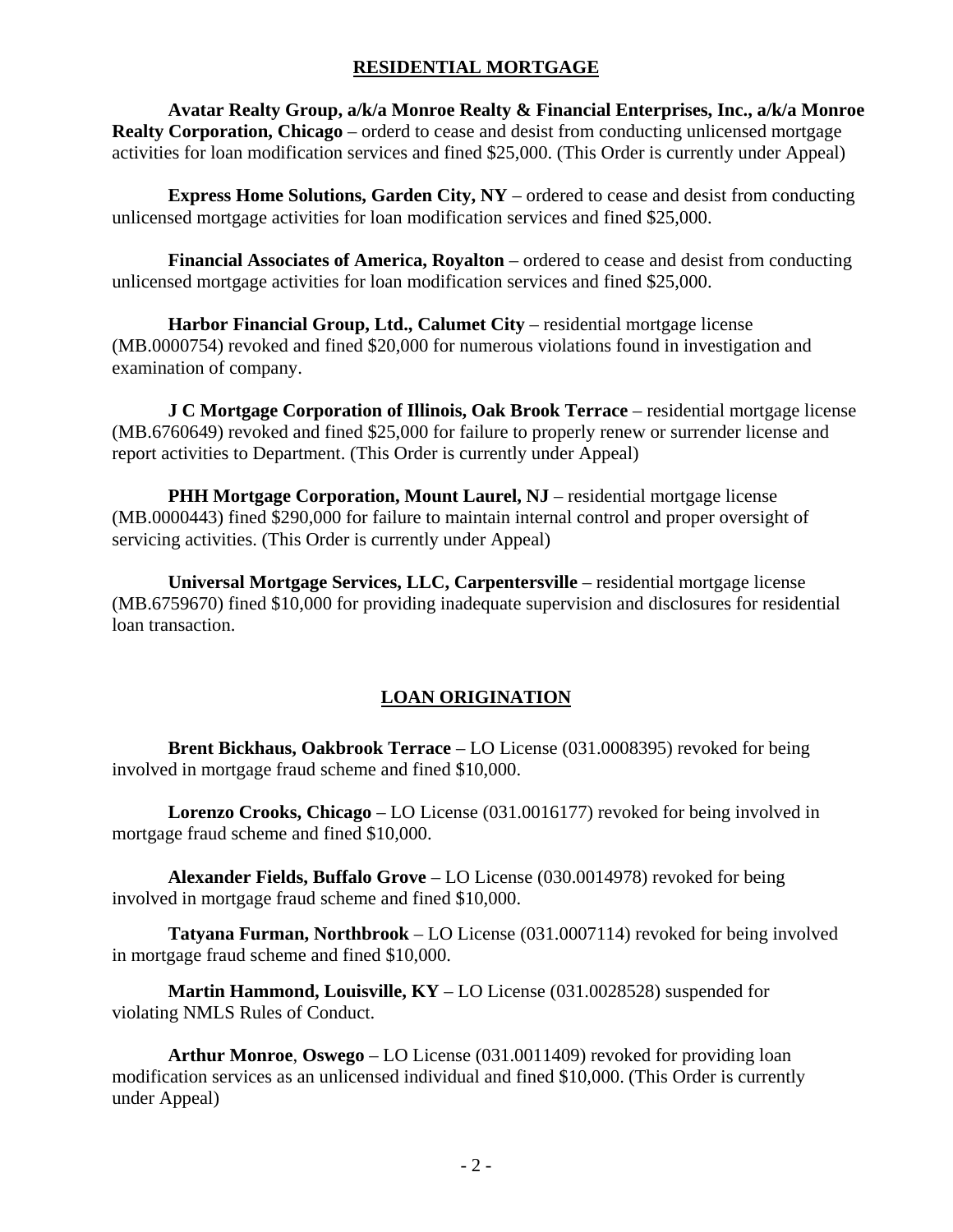**Mark Schwarzbach, Wayne** – LO License (031.0004391) revoked for being involved in mortgage fraud scheme and fined \$10,000.

**Antonique Short, Markham** – LO License (031.0024839) was placed in refuse to renew status after being convicted of a felony involving forgery.

**Richard Simmons, Chicago** – LO License (031.0021221) revoked for being involved in mortgage fraud scheme and fined \$10,000.

# **Division of Financial Institutions**

*Note: If a licensee has exercised its right to a hearing pursuant to statute, an order on this list may not be final.* 

#### **CONSUMER CREDIT**

**Ace Cash Express, Inc., d/b/a Ace Cash Advance, 4111 North Vermillion, Suite 2, Danville – PLRA License (1413)** fined \$9,450 for the following violations: The licensed location did not prominently display the license or renewal certificate. The licensee maintains records off site without the director's approval. All the payments are not credited on the account card as of the date received. The security is not properly disclosed. The original documents, or approved equivalent, not cancelled or returned following payoff. The licensee did not notify Department within 10 days of the pledge, sale or hypothecation of notes. The licensed location did not properly maintain individual account records or transaction histories. The lender used a device or agreement that would have the effect of changing or collecting more fees or charges than allowed by this act, including but not limited to, entering into a different type of transaction with the consumer. The lender made a payday loan resulting in the borrower having a combined outstanding balance greater than 25% of the borrower's gross monthly income. Licensee did not make off-site records available to the examiner within 72 hours. A partial payment on a PLRA Loan or repayment plan was not entered into the database on the date the transaction was made. The lender sold PLRA loans to an entity that is not licensed in Illinois under the Payday Loan reform Act. Had an improper repayment schedule. The licensee did not properly update the state database with the required information on the day the transaction or event occurred. The security was not released.

**Advance Paycheck, 2400 Canton Farm Road, Unit P, Crest Hill - CILA License (3293)** fined \$1,475 for the following violations: The loan document or other legal instrument contains blanks. The security is not properly disclosed. The paid contract is not properly dated. The file does not contain evidence of a contract signed or acknowledged by the borrower. A wage assignment was accepted from the borrower that contained blank spaces. Retained an executed copy of a paid contract or other legal document in file but did not stamp "paid in full" or equivalent.

**All American Cash Advance, Inc., 111 South Lincolnway, Suite B, North Aurora - CILA License (2731)** fined \$3,800 for the following violations: The security was not properly disclosed. Obtained a judgment for an incorrect amount or included additional fees not allowed. The lender imposed on a borrower fees or charges other than those specifically authorized by this act. The licensee failed to comply with any provision of this act or any order, decision, finding, rule, regulation or direction of the Director lawfully made pursuant to the authority of this act. The security is not released.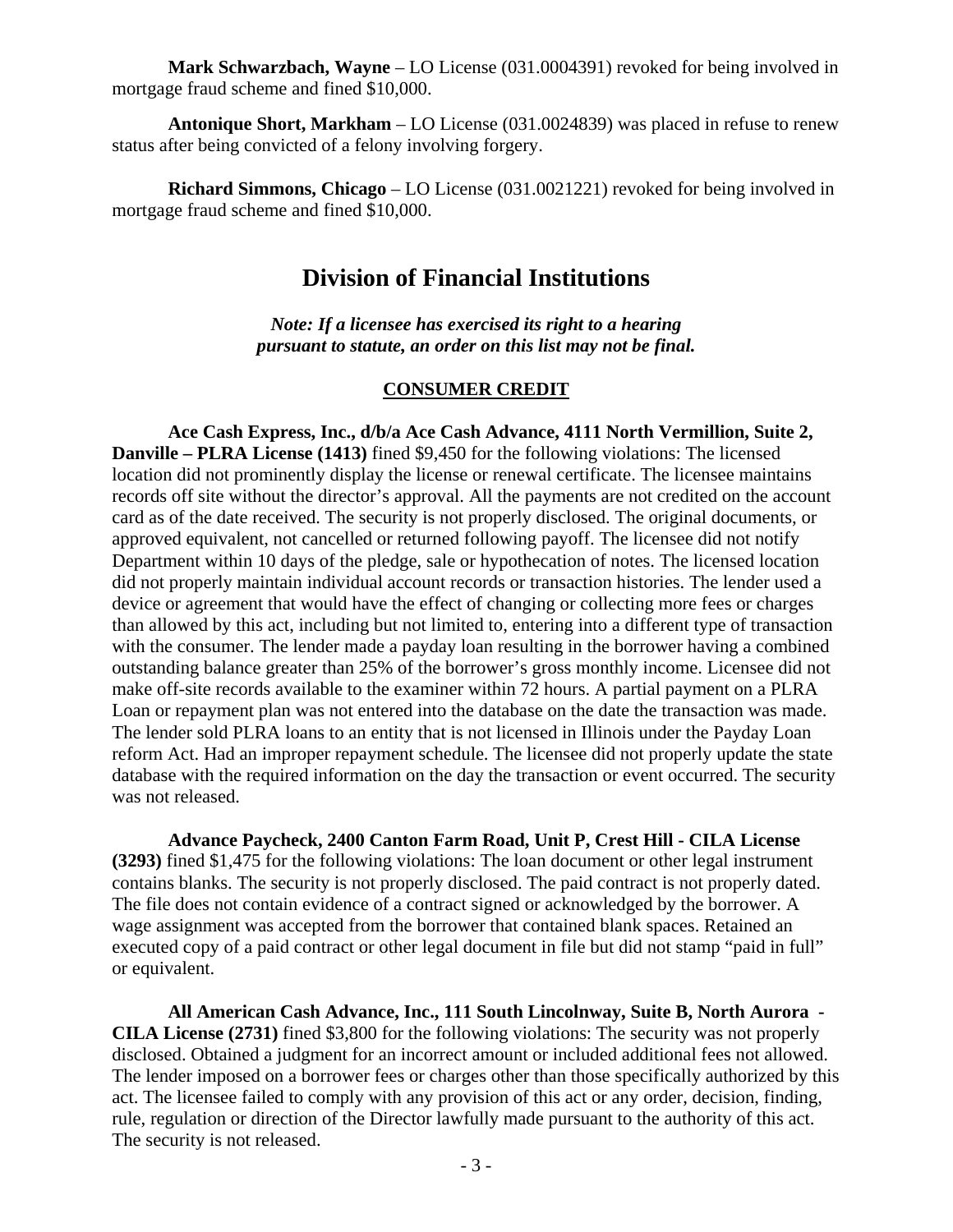**Ardmore Finance Corporation, 1117 Broadway Avenue, Mattoon - CILA License (2856)** fined \$1,200 for the following violation: The account record does not reflect the correct amount and date of the judgment.

**Cash Direct, Inc., 10406 South Cicero Avenue, Oak Lawn - CILA License (3464)** fined \$2,025 for the following violations: The licensed location did not prominently display the license or renewal certificate. The licensee did not maintain a positive net worth of a minimum of \$30,000.

**Citifinancial Services, Inc., 503 Knox Square Dr., Suite 109, Galesburg – CILA License (3320)** fined \$1,000 for the following violation: The licensee did not follow required procedures when ceasing operations, closing business or filing for bankruptcy.

**Cottonwood Financial Illinois, LLC d/b/a The Cash Store, 3324 Court Street, Pekin - CILA License (3387)** fined \$8,700 for the following violations: The lender made a title secured loan with a scheduled monthly payment exceeding 50% of the obligor's gross monthly income. The title secured lender did not obtain the borrower's most recent income documentation available at the time the loan was made. The payment history of the repossession account does not properly identify the proceeds form the sale of the collateral. The repossession file does not contain a copy of the condition of collateral at the time of repossession. The titlesecured lender took possession of the vehicle without prior written notice to the borrower that included borrower's right to make the vehicle available to the lender and obtain personal belongings without additional charge. The title-secured lender made an additional loan to a borrower who had an outstanding title-secured loan within the preceding 15 days. The lender did not properly enter loan(s) into database on the day made.

**Cottonwood Financial Illinois d/b/a The Cash Store, 12547 State Rte. 143, Suite 102, Highland - CILA License (3395)** fined \$3,000 for the following violation: Improper simple interest calculations.

**Cottonwood Financial Illinois, 218 North Western Avenue, Peoria - CILA License (3390)** fined \$1,075 for the following violations: The title-secured lender did not obtain the borrower's most recent income documentation available at the time the loan was made. The titlesecured lender took possession of the vehicle without prior written notice to the borrower the included borrower's right to make the vehicle available to the lender and obtain personal belongings without additional charge. The executed copy of the paid contract or other legal document retained in file but was not stamped "Paid in Full" or equivalent.

**First American Cash Advance, 7510 South Harlem Avenue, Bridgeview - CILA License (2869)** fined \$4,600 for the following violations: The loan document or other legal instrument contains blanks. Improper simple interest calculations. The periodic interest charged is incorrect. The title-secured loan is not fully amortized or is not repayable in substantially equal installments. The licensee did not properly update the state database with the required information on the day the transaction or event occurred.

**Great Lakes Specialty Finance, Inc., 3219 West 115th St., Suite 5A, Merrionette Park – CILA License (3085)** fined \$3,125 for the following violations: Improper simple interest calculations. An executed copy of paid contract or other legal document retained in file but not stamped "Paid in Full" or equivalent.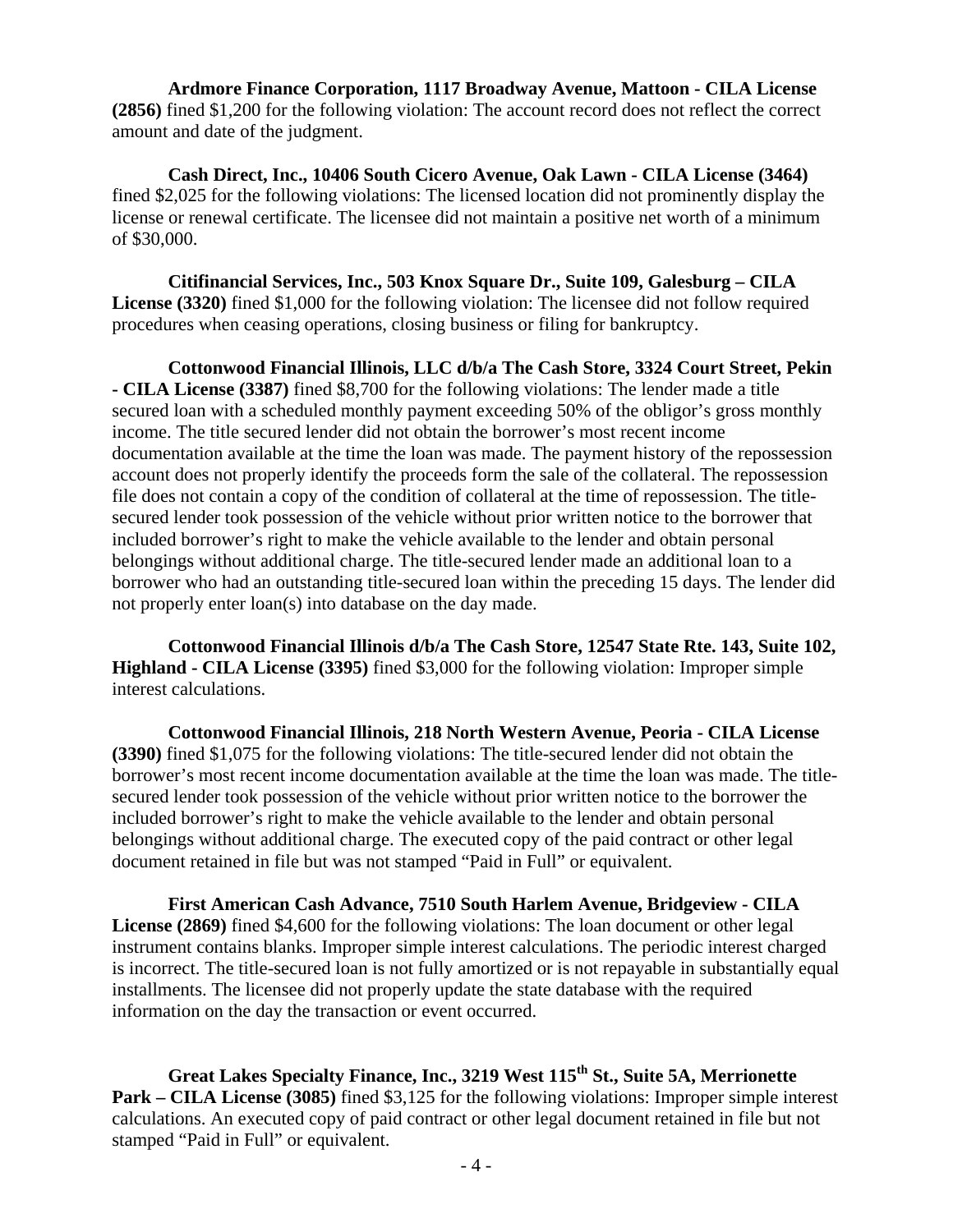**Midwest Title Loans, Inc., 5010 South Archer Avenue, Chicago – CILA License (2090)** fined \$1,800 for the following violation: The licensee did not properly update the state database with the required information on the day the transaction or event occurred.

**Short Term Loans LLC, 2842 Route 34, Oswego – CILA License (3412)** fined \$1,950 for the following violations: The original documents, or approve equivalent, were not cancelled or returned following payoff. The loan contract does not accurately disclose the schedule of payments or the total of payments. The lender did not enter into the database that the borrower's loan was paid in full or cancelled on the day the transaction was made. The file does not contain evidence of a contract signed or acknowledged by the borrower. The security is not released. The executed copy of paid contract or other legal document retained in file but not stamped "Paid in Full" or equivalent.

**American General Financial Services of Illinois, Inc., 6025 West Cermack Road, Cicero – CILA / SF License (283)** fined \$1,575 for the following violations: The finance charge is not accurately disclosed. The loan contract does not accurately disclose the date of the loan. The security is not properly disclosed. The loan contract does not accurately disclose the schedule of payments or the total of payments. The payment schedule does not accurately disclose the first payment due date.

**The Payday Loan Store of Illinois Inc., 7001-A North Clark, Chicago - CILA License (1531)** fined \$7,850 for the following violations: The annual percentage rate is not accurately disclosed. The loan document or other legal instrument contains blanks. The security is not properly disclosed. The original documents, or approved equivalent, not cancelled or returned following payoff. The lender made a title-secured loan subject to Subpart B that was not written on a simple–interest basis. The lender did not provide the borrower with written verification of the cash proceeds of the loan on a title-secured loan or payday loan. The lender does not have possession of the original title registered to the borrower(s) on the title-secured loan. The documentation is not in file to indicate lien was released or title was returned to borrower on a title-secured loan within 24 hours or 5 days if paid by check. The lender made a title-secured loan with a scheduled monthly payment exceeding 50% of the obligor's gross monthly income. The payment history of the repossession account does not properly identify the proceeds from the sale of collateral. The repossession file does not indicate a statement of final accounting containing the require information was sent to the borrower. The security is not released.

The Payday Loan Store of Illinois, Inc., 1006B East 162<sup>nd</sup> Street, South Holland – **CILA License ( 2218)** fined \$15,500 for the following violations: The annual percentage rate is not accurately disclosed. The loan document or other legal instrument contains blanks. Improper simple interest calculations. The licensee did not properly maintain loan records for two years after final entry. The security is not properly disclosed. The original documents or approved equivalent, not cancelled or returned following payoff. The licensee does not disclose on delinquency notices for title-secured loans the availability of debt management information at DFI's toll-free number. The title-secured loan agreement does not prominently disclose DFI's address and phone number and advise the borrower of the right to report lending and collection violations. The lender made a title-secured loan with a scheduled monthly payment exceeding 50% of the obligor's gross monthly income. The title-secured lender did not obtain the borrower's most recent income documentation available at the time the loan was made. The licensee's second delinquency or default notice on a title-secured loan does not meet the form or method as approved by the Director. The licensee did not deliver or mail to the borrower an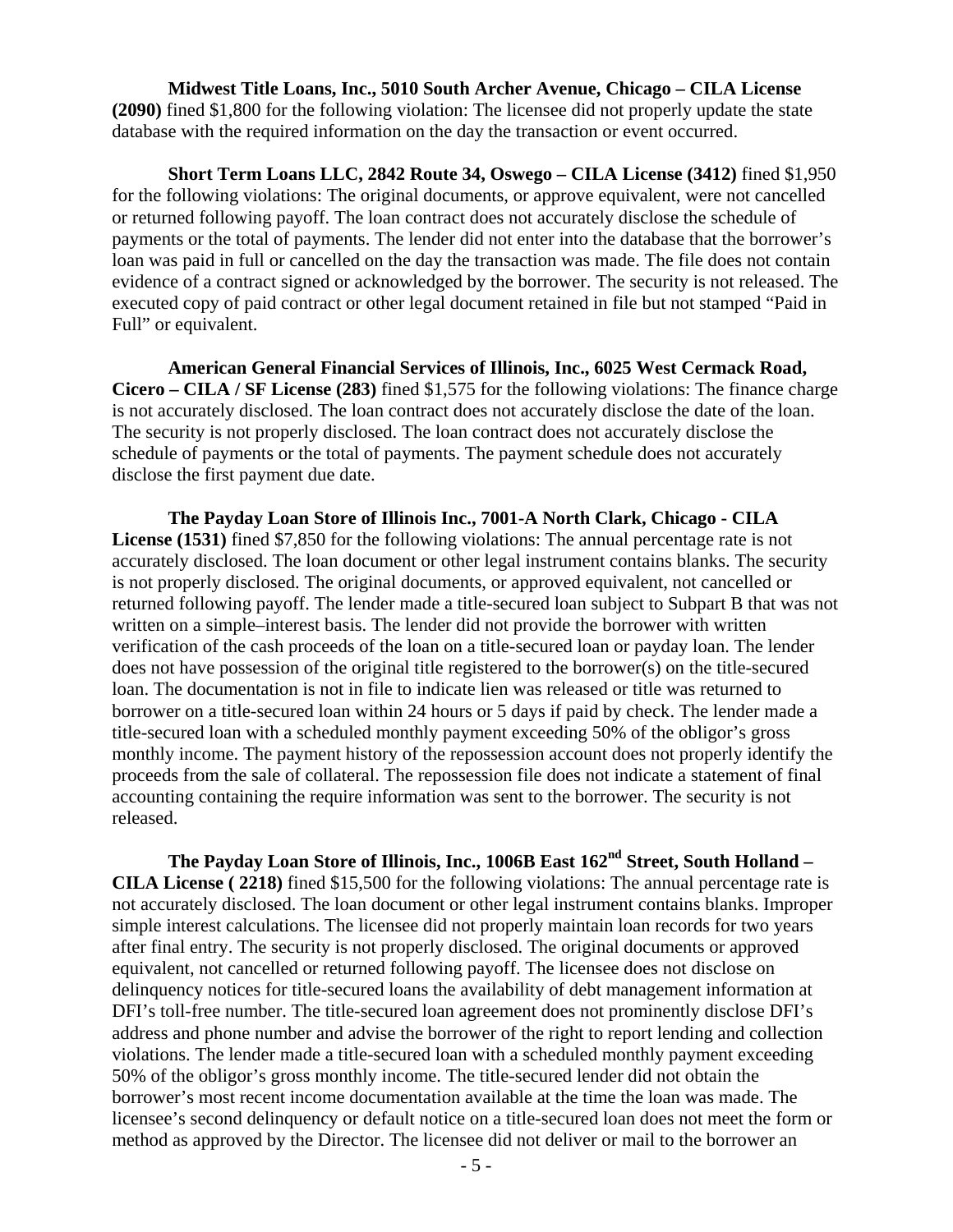affidavit of defense. The records do not indicate if repossession was voluntary or involuntary. The repossession file does not indicate a statement of final accounting containing the required information was sent to the borrower. The repossession file does contain a copy of the condition of collateral at time of repossession. The lender did not input accurate information into the database to determine if the obligor was eligible for a loan. The lender did not obtain official documentation of the borrower's income before making a payday or title-secured loan. The license did not properly update the state database with the required information on the day the transaction or event occurred. The executed copy of paid contract or other legal document retained in file but not stamped "Paid in Full" or equivalent .

**The Payday Loan Store of Illinois, Inc., 10354 West Roosevelt Rd., Westchester – CILA License (2922)** fined \$9,350 for the following violations: The annual percentage rate is not accurately disclosed. The loan document or other legal instrument contains blanks. The security is not properly disclosed. The original documents or approved equivalents, not cancelled or returned following payoff. The lender made a title-secured loan subject to subpart B that was not written on a simple–interest basis. The lender did not provide the borrower with written verification of the cash proceeds of the loan on a title secured loan or payday loan. The documentation is not in file to indicate lien was released or title was returned to borrower on a title-secured loan within 24 hours or 5 days if paid by check. The title-secured lender did not obtain borrower's most recent income documentation available at the time the loan was made. The licensee did not send the borrower a notice of Right to Redeem with all required information. The licensee did not deliver or mail the borrower an affidavit of defense. The date of repossession is not available in the account record. The licensee did not give written notice of intended sale/disposition of collateral via certified mail. The payment history of the repossession account does not properly identify the proceeds from the sale of collateral. The repossession file does not indicate a statement of final accounting containing the required information was sent to the borrower. The title-secured lender took possession of the vehicle without prior written notice to the borrower that included borrower's right to make the vehicle available to the lender on obtain personal belongings without additional charge. The lender did not input accurate information into the database to determine if the obligor was eligible for a loan.

**The Payday Loan Store of Illinois, Inc., 107 West Sibley Blvd, South Holland – CILA License (2079)** fined \$18,900 for the following violations: The licensed location did not prominently display the license or renewal certificate. The annual percentage rate is not accurately disclosed. The loan document or other legal instrument contains blanks. Improper simple interest calculations. The periodic interest charged is incorrect. The licensee does not disclose on delinquency notices for title-secured loans the availability of debt management information at DFI's toll-free number. The licensee has not made the loan payable as agreed between the lender and obligor in the loan agreement. The records do not indicate if repossession was voluntary or involuntary. The payment history of the repossession account does not properly identify the proceeds from the sale of collateral. The repossession file doe not indicate a statement of final accounting containing the required information was sent to the borrower. The licensee did not properly update the state database with the required information on the day the transaction or event occurred. The paid contract is not properly dated. The executed copy of the paid contract or other legal document retained in file but not stamped "Paid in Full" or equivalent.

The Payday Loan Store of Illinois, Inc., 1427 West 127<sup>th</sup> Street, Calumet Park -**CILA License (3308)** fined \$17,050 for the following violations: The percentage rate is not accurately disclosed. Improper simple interest calculations. The licensee does not disclose on delinquency notices for title-secured loans the availability of debt management information at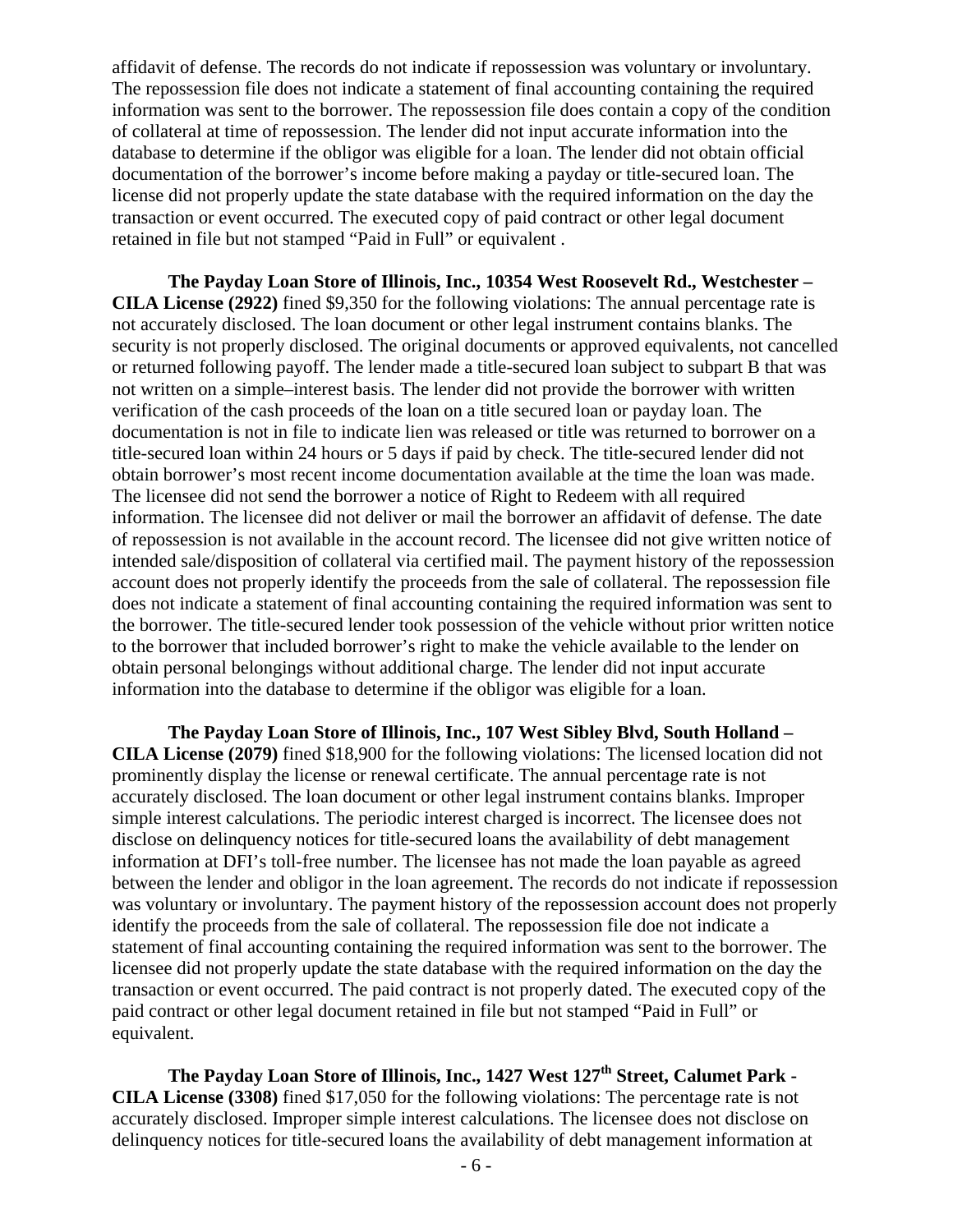DFI's toll-free number. The title-secured loan agreement does not prominently disclose DFI's address and telephone number and advise the borrower of the Right to Report lending and collection violations. The documentation is not in file to indicate lien was released or title was returned to borrower on a title-secured loan within 24 hours or 5 days if paid by check. The lender made a title-secured loan with a scheduled monthly payment exceeding 50% of the obligor's gross monthly income. The title-secured lender did not input accurate information into the database to determine if the obligor was eligible for a loan. The licensee did not properly update the state database with the required information on the day the transaction or event occurred.

**TitleMax of Illinois, Inc., 610 Lewis & Clark Boulevard, East Alton – CILA License (3335)** fined \$1,000 for the following violation: Improper simple interest calculations.

**Uptown Cash, LLC, 8641 South Cottage Grove, Chicago – CILA License (2152**) fined \$2,125 for the following violations: The security is not properly disclosed. The wage assignment was accepted from borrower that contained blank spaces. The security is not released.

# Division of Professional Regulation

#### **ACCOUNTANT**

 **Thomas Vogelsinger, Chicago** – certified public accountant license (065-017725) suspended for three months following a 2009 suspension by US Securities and Exchange Commission of appearing or practicing before the Commission as an accountant with eligibility to be reinstated in 2009.

#### **APPRAISER**

**Roger Potokar, Wheaton** – certified general real estate appraiser license (553-000867) suspended for six months for failure to cooperate with the Department's investigation and for failure to update his address of record.

 **Eric Anderson, Elmhurst** – certified residential real estate appraiser license (556- 003962) placed in refuse to renew status after defaulted on an Illinois educational loan.

 **Michael Castrogiovanni, Elgi**n – certified residential real estate appraiser license (556- 003227) placed in refuse to renew status for failure to cooperate with the Department's investigation.

**Dennis Gilbert, Deerfield** – certified residential real estate appraiser license (556-001003) suspended for one year for producing an appraisal report for a mixed-use commercial property, which is beyond the scope of his license.

**Bernard Hobin, Peoria** – certified residential real estate appraiser license (556-002557) fined \$1,000 for developing an appraisal report for commercial property, which was beyond the scope of his license.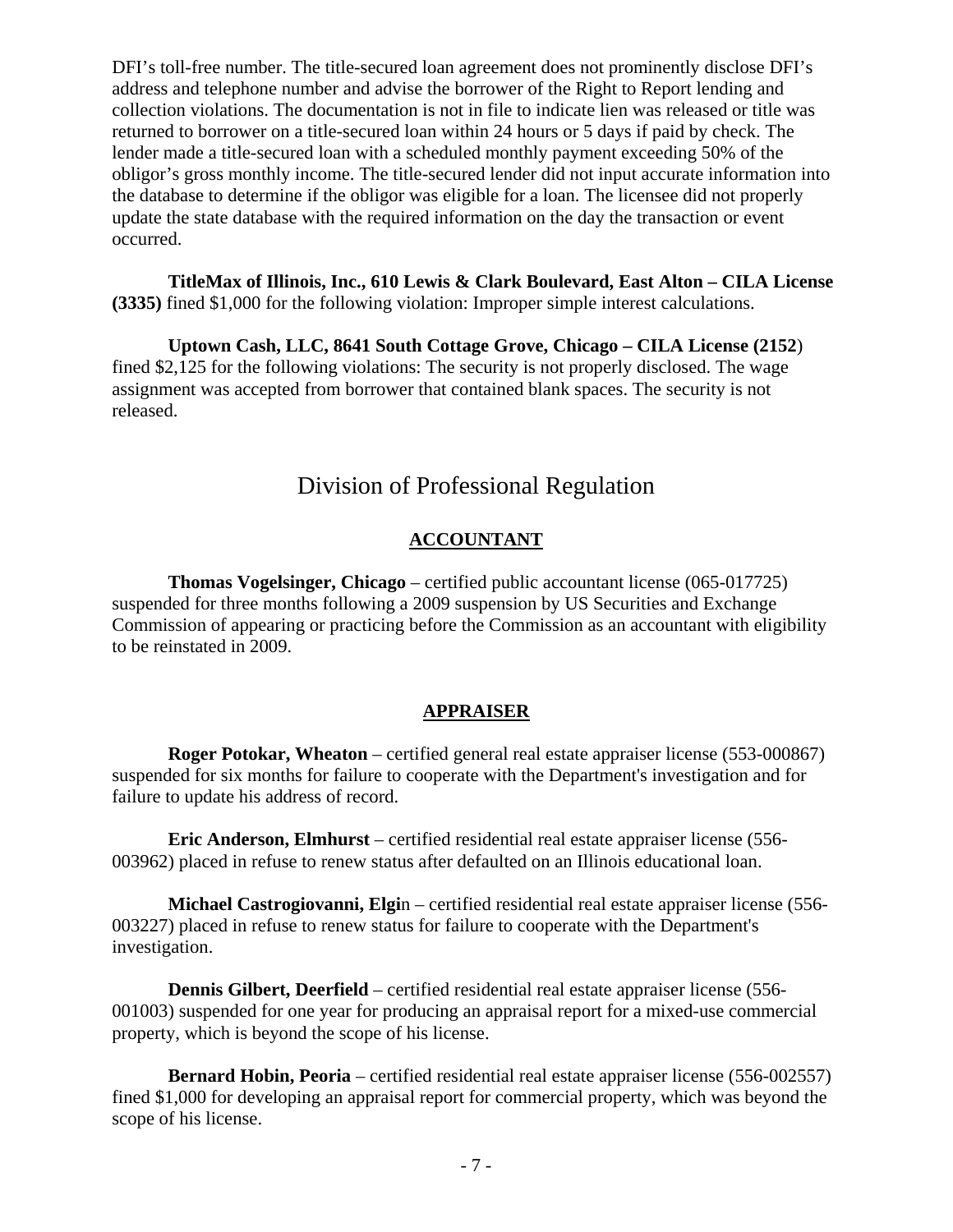**Janice Neff, Stronghurst** – certified residential real estate appraiser license (556- 002976) placed in refuse to renew status for having performed two appraisal reports on an expired license.

 **Diana Secor, Aurora** – certified residential real estate appraiser license (556-003281) indefinitely suspended and fined \$5,000 for failure to exercise reasonable diligence and committing gross negligence in developing, reporting and communicating an appraisal report.

 **Diana Secor, Aurora** – certified residential real estate appraiser license (556-003281) suspended for six months for making several errors and deficiencies in developing, reporting and communicating an appraisal report.

 **Lawrence Silverman, Joliet** – certified residential real estate appraiser license (556- 002268) revoked for failure to produce a pre-paid report and for failure to cooperate in the Department's investigation.

 **Israel Sosa, Chicago** – certified residential real estate appraiser license (556-003304) placed in refuse to renew status after defaulted on an Illinois educational loan.

**Joseph Walsh, Rome** – certified residential real estate appraiser license (556-003361) indefinitely suspended for failure to comply by the terms of an administrative supervision order.

 **Linda Wieneke, Fairmont City** – certified residential real estate appraiser license (556- 004774) placed in refuse to renew status after defaulted on an Illinois educational loan.

 **Scott Wiley, Oak Forest** – certified residential real estate appraiser license (556-002624) indefinitely suspended for a minimum of one year due to a felony conviction and a failure to report the conviction to the Department.

 **David Williams, Sleepy Hollow** – certified residential real estate broker license (556- 001186) indefinitely suspended for having performed an appraisal report replete with errors and inconsistencies.

 **Matt Mulava, Schaumburg** – associate real estate trainee appraiser license (557- 004965) placed in refuse to renew status for failure to cooperate with the Department's investigation.

 **Zachary Patz, Addison** – associate real estate trainee appraiser license (557-003715) indefinitely suspended for a minimum of one year and fined \$2,000 due to his failure to respond to the Department in a timely manner and for having produced a misleading appraisal report containing numerous errors and discrepancies.

 **Ramon Price, South Holland** – real estate trainee appraiser license (557-005078) placed in refuse to renew status after defaulted on an Illinois educational loan.

**Jacqui Tracy, Manhattan** – certified residential real estate trainee appraiser license (557-002104) revoked for failure to complete the continuing education required for renewal and for misrepresenting same on her renewal form.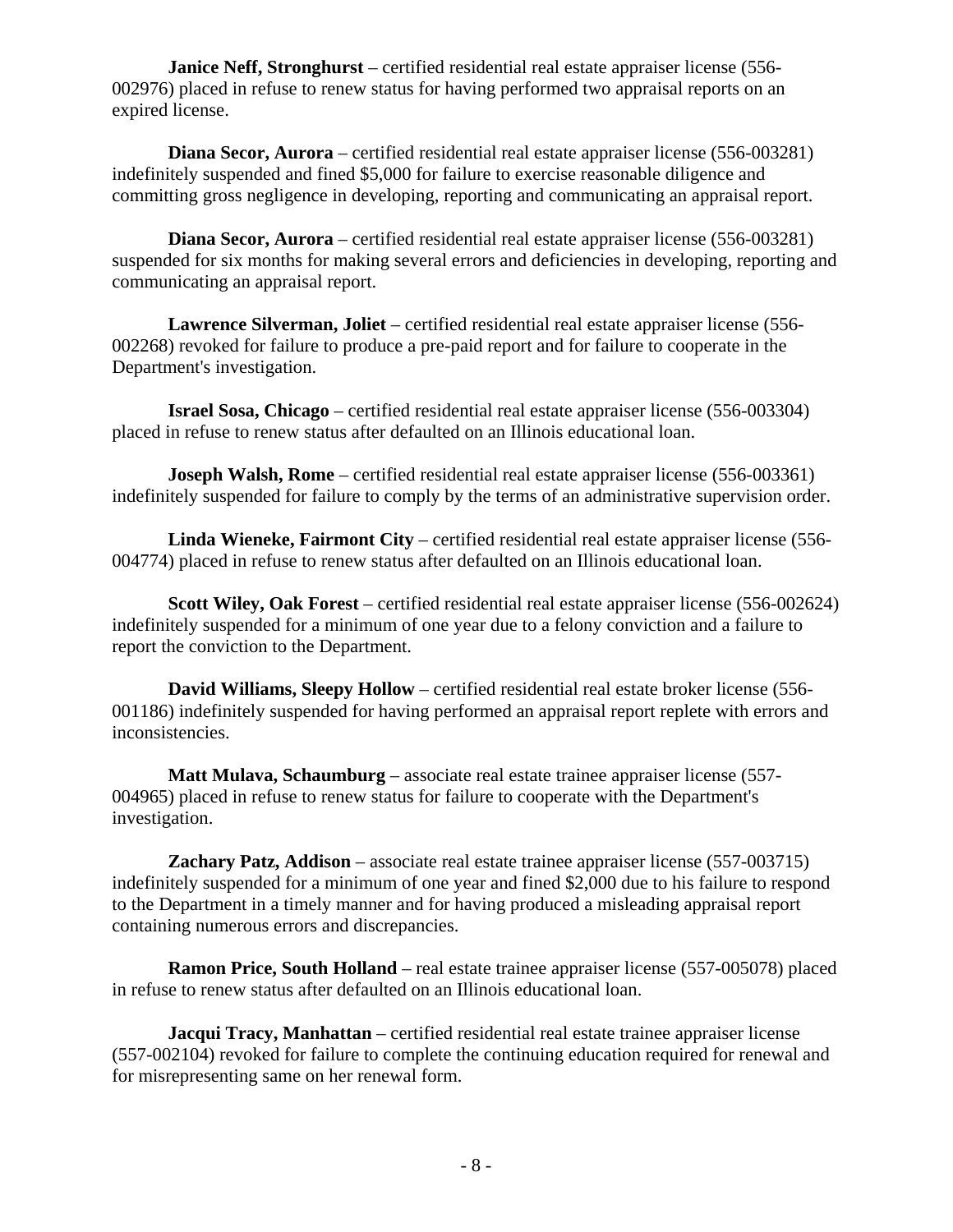#### **ARCHITECTS, LAND SURVEYORS, PROFESSIONAL ENGINEERS AND STRUCTURAL ENGINEERS**

 **Edgar Stacy, Plano, TX** – professional engineer license (062-050400) reprimanded for providing professional engineering services on an expired license in New Jersey.

#### **ATHLETIC TRAINING**

**Jeffrey Schultz, Vernon Hills** – athletic trainer license (096-001765) reprimanded and fined \$500 for holding himself out to the public as a licensed athletic trainer on a non-renewed license.

#### **AUCTIONEER**

 **Anthony Smith, Apple River** – auctioneer license (440-000872) placed in refuse to renew status and fined \$3,000 for conducting an auction on an expired license.

 **Henry Peirce Auctioneers, New Berlin, WI** – (unlicensed) ordered to cease and desist the unlicensed practice of auctioneering.

 **Shore Galleries, Inc., Lincolnwood** – (unlicensed) ordered to cease and desist the unlicensed practice of auctioneering.

#### **BARBER, COSMETOLOGY, ESTHETICS AND NAIL TECHNOLOGY**

 **Raymond Gilliland, Belleville** – barber license (006-062410) placed in refuse to renew status for being more than 30 days delinquent in the payment of child support.

 **Lorenzo Smith, Rockford** – barber license (006-063865) issued and placed on probation for one year due to criminal/felony convictions and unprofessional conduct.

 **Ernest Daurham, Chicago** – barber license (007-000312) indefinitely suspended for failure to file and/or pay Illinois state income taxes.

The following individuals' cosmetology licenses were placed in refuse to renew status after defaulting on an Illinois Educational Loan: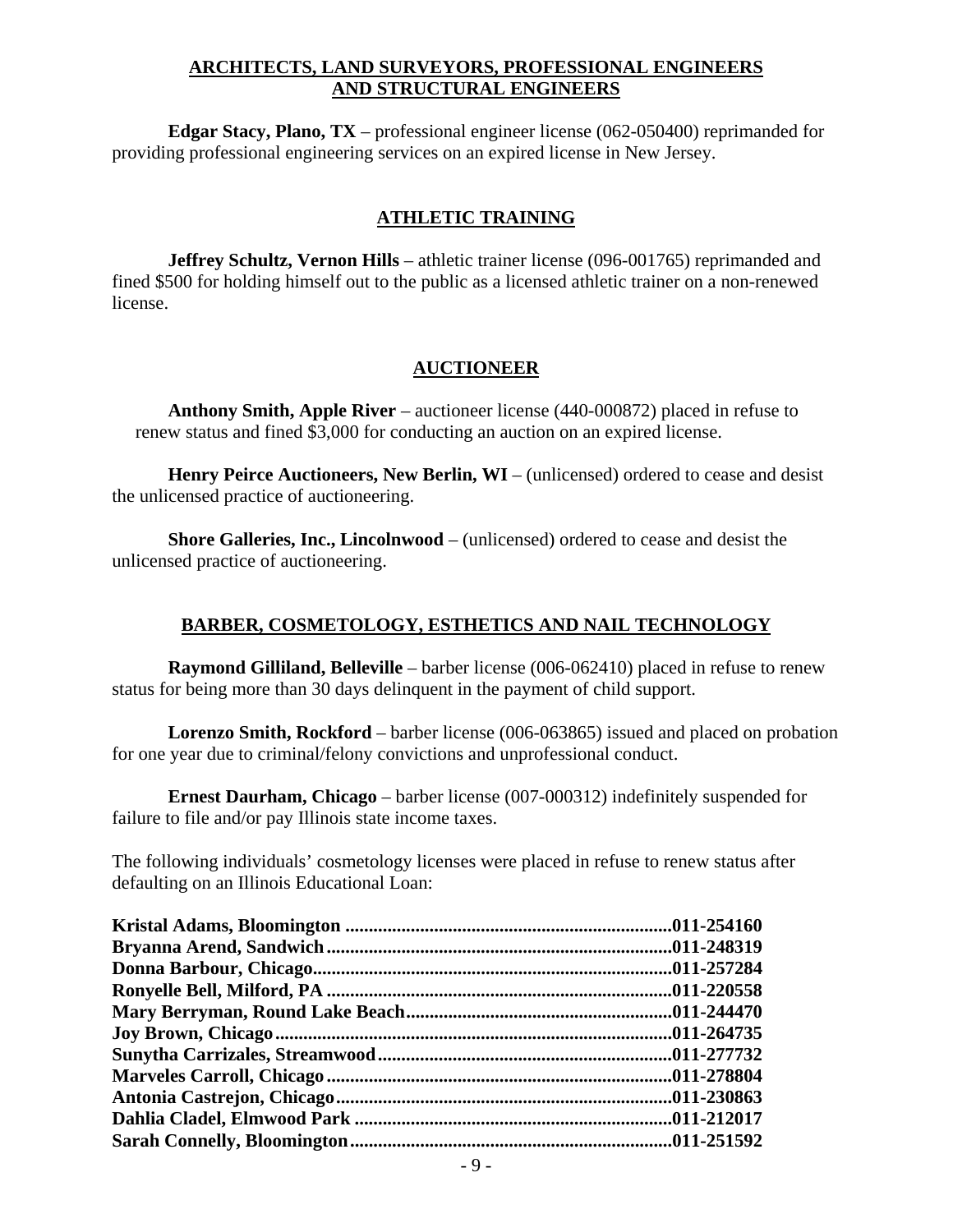**Mahmoud Elshelkh, Plainfield and Mays'a Hair Salon, Oak Park** – cosmetology license (011-245554**)** and salon license (189-008280) both reprimanded and jointly fined \$500 for allowing unlicensed persons to provide hair services at the salon.

 **Noel Jubeh, Orland Park** – cosmetology license (011-266565) indefinitely suspended for failure to comply with the conditions of probation regarding the repayment of an Illinois educational loan.

 **Kristin Parks, Chicago** – cosmetology license (011-266832) indefinitely suspended for failure to comply with the conditions of probation regarding the repayment of an Illinois educational loan.

**Dawn Van Order, LaGrange, MO** – cosmetology license (011-293853) issued with reprimand due to two prior criminal convictions.

 **Kim Luu, Chicago** – nail technician license (169-007287) **and Glamour Nail, Calumet City** – salon license (189-003826) automatically and indefinitely suspended due to violation of Act and Consent Order and salon's violation of probation.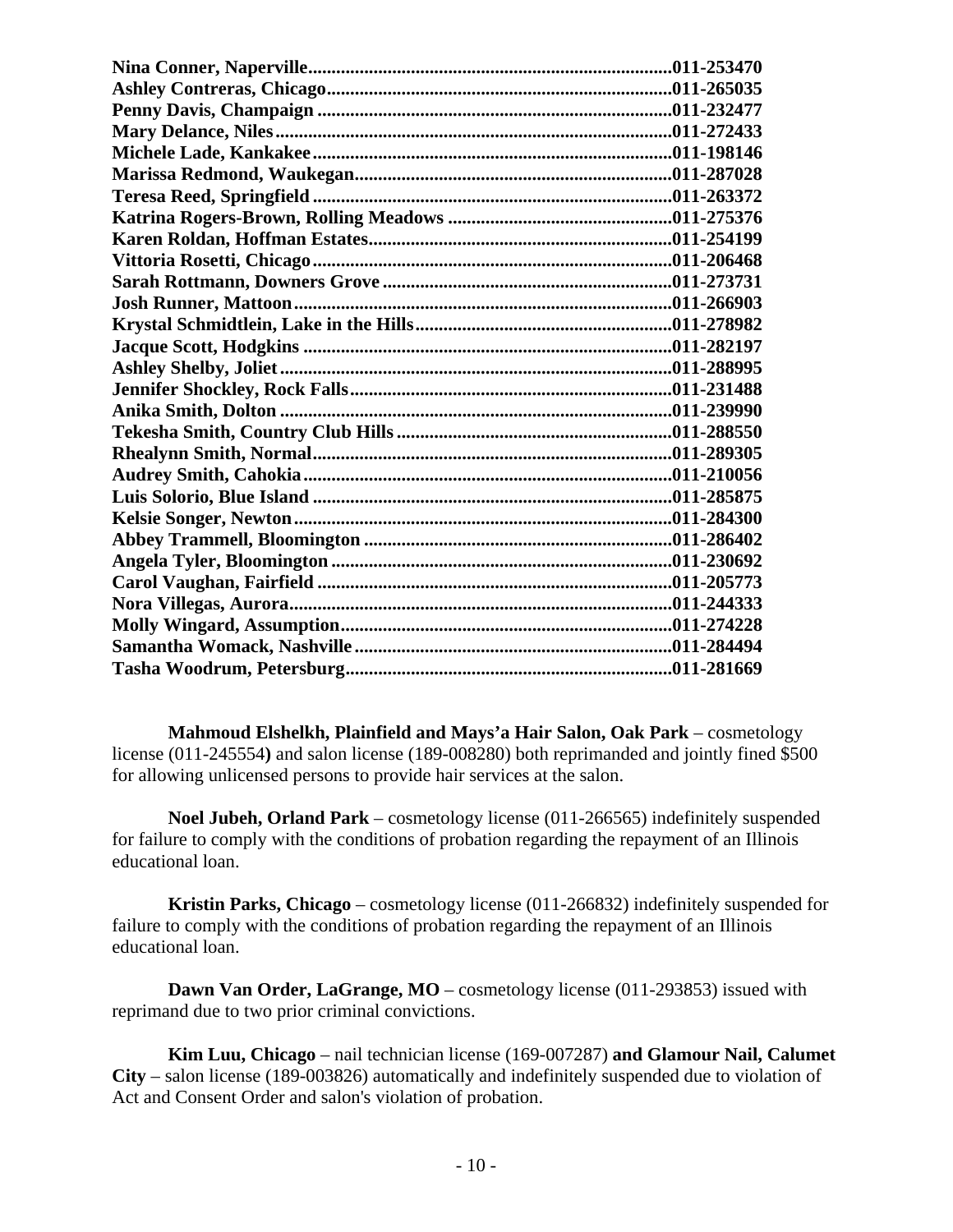**Lee Nails, Chicago Ridge** – salon license (189-000149) placed on probation for one year and fined \$1,500 and **Kim Tran, Chicago Ridge** – cosmetologist license (011-260342) placed on probation for one year for aiding and abetting unlicensed practice.

 **Paradise Unisex Spa, Inc., Chicago** – salon license (189-013512) issued with reprimand and fined \$250 due to unlicensed practice.

 **Young Nails & Spa, Springfield** – salon license (189-012231) placed on probation for two years and fined \$1,000 for aiding and assisting unlicensed practice and failure to comply with sanitary requirements.

**Jill Hambarian, Bloomington** – esthetician license (131-007402) issued and placed on non-reporting probation for one year for a positive criminal history on application.

 **Ricky Nelson, Belleville** – (unlicensed) ordered to cease and desist the unlicensed practice of cosmetology or barbering.

#### **DENTAL**

 **Frank Koe, Normal** – dental license (019-016205) and controlled substance license (319-005835) to be placed in inactive status and permanently forfeit and waive right to seek restoration and fined \$5,000 for numerous insurance irregularities.

 **James Morrone, Oak Brook** – dental license (019-017336) placed on indefinite probation for a minimum of four years and fined \$35,000 for failure to properly assess a patient's history and failed to notify the Department of an adverse occurrence in a timely manner.

 **Adam Slodkowski, Chicago** – (unlicensed) ordered to cease and desist the unlicensed practice of dentistry and assessed a \$2,500 civil penalty.

#### **DETECTIVE, ALARM, SECURITY, FINGERPRINT VENDOR AND LOCKSMITH**

 **Touchcom, Inc., Chicago** – private alarm contractor agency license (127-001432) assessed a \$12,000 civil penalty for unlicensed practice prior to the issuance of its Illinois private alarm contractor agency license.

 **Gerald Britts, Chicago** – permanent employee registration card (129-021630) placed in refuse to renew status for being more than 30 days delinquent in the payment of child support.

 **David Carrasqillo, Chicago** – permanent employee registration card (129-116349) placed on probation for two years due to criminal convictions.

 **Patricia Cochran, Chicago** – permanent employee registration card (129-344912) issued and placed on probation for one year for failure to disclose criminal conviction.

 **Joel Concepcion, Chicago** – permanent employee registration card (129-287330) placed on probation for three years due to criminal convictions.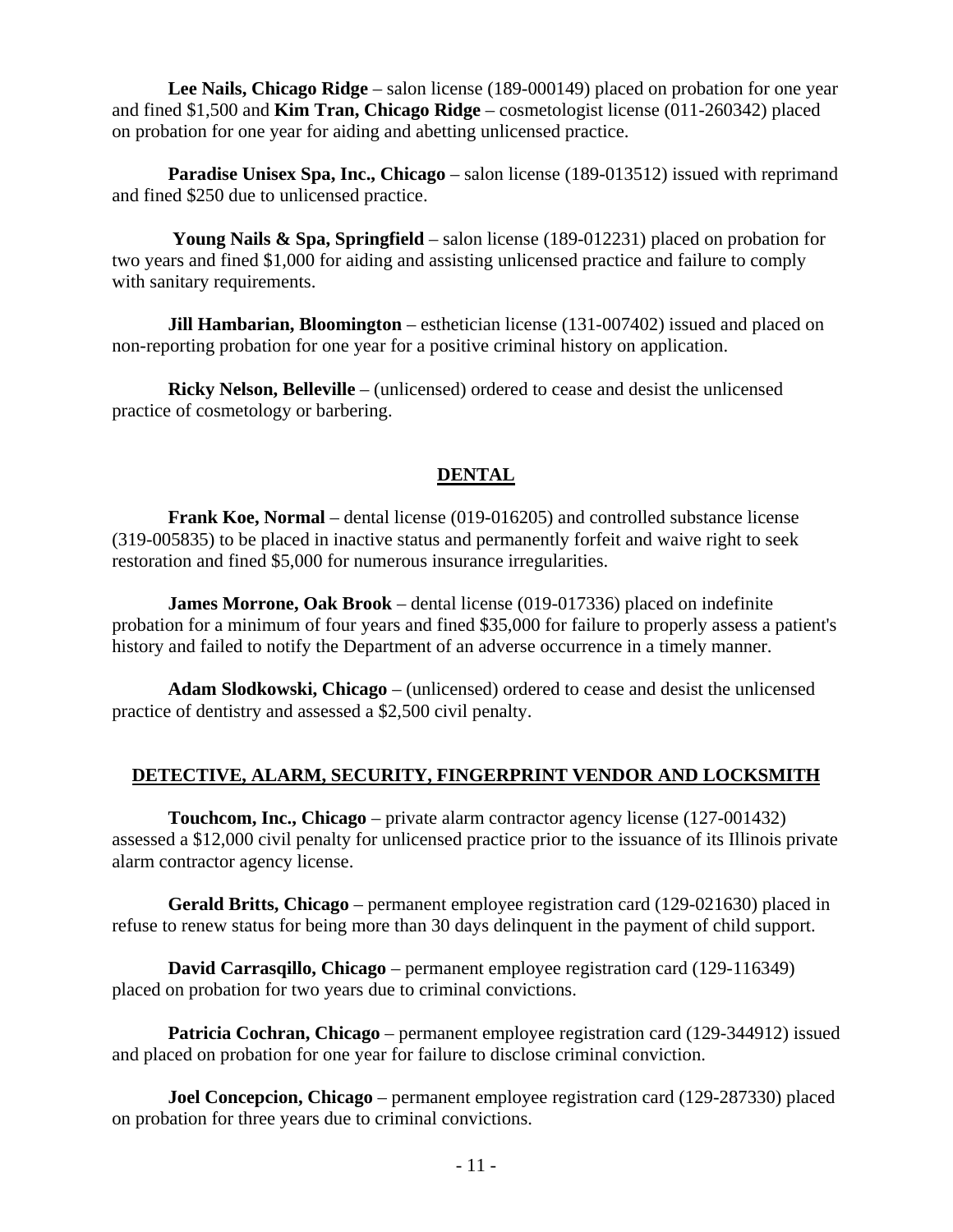**Joe Davis, Chicago** – permanent employee registration card (129-315239) automatically and indefinitely suspended for violation of terms of probation - convicted of aggravated unlawful use of a weapon during probation.

 **Alicia Edwards, Chicago** – permanent employee registration card (129-344774) issued and placed on probation for two years for failure to disclose criminal conviction.

 **Antoinette Larkins, Chicago** – permanent employee registration card (129-312398) revoked for a minimum of five years due to unethical, unprofessional and dishonorable conduct for stealing a wallet from a customer at the bank where she was employed as a security guard, being found guilty of theft, and failure to report the arrest to the Department.

 **Aaron Lewis, Dolton** – permanent employee registration card (129-344915) issued and placed on probation for one year due to criminal conviction.

 **Clifton Lynch, Hazel Crest** – permanent employee registration card (129-311661) indefinitely suspended for failure to file and/or pay Illinois state income taxes.

 **Gary McDaniels, Alsip** – permanent employee registration card (129-290083) placed on probation for one year and fined \$500 due to telephone harassment of individual whom he was seeking to serve process to and for failure to report his arrest for telephone harassment, for which he pled guilty and was giving supervision for in 2007.

 **William Moxley, Chicago** – permanent employee registration card (129-344916) issued and placed on probation for one year for due to criminal conviction.

**Patrick O'Connor, River Forest** – permanent employee registration card (129-189160) placed in refuse to renew status for failure to report an arrest and/or conviction for operating a vehicle when his license was revoked or suspended and not wearing a seatbelt in 2006.

 **Scott Reuter, Schaumburg** – permanent employee registration card (129-344920) issued and placed on probation for one year for failure to disclose criminal conviction.

 **Gary Saddler, Chicago** – permanent employee registration (129-249302) placed on probation for one year due to criminal conviction.

 **Darnell Singleton, Hazel Crest** – permanent employee registration card (129-225063) reprimanded for failure to report arrest in 2007 for battery.

 **Nikia Smith, Chicago** – permanent employee registration card (129-344914) issued and placed on probation for one year for failure to disclose criminal conviction.

 **Corey Staples, Chicago** – permanent employee registration card (129-344913) issued and placed on probation for two years for failure to disclose criminal conviction.

 **Kirk Whetstone, Joliet** – permanent employee registration card (129-344917) issued and placed on probation for three years for failure to disclose criminal conviction.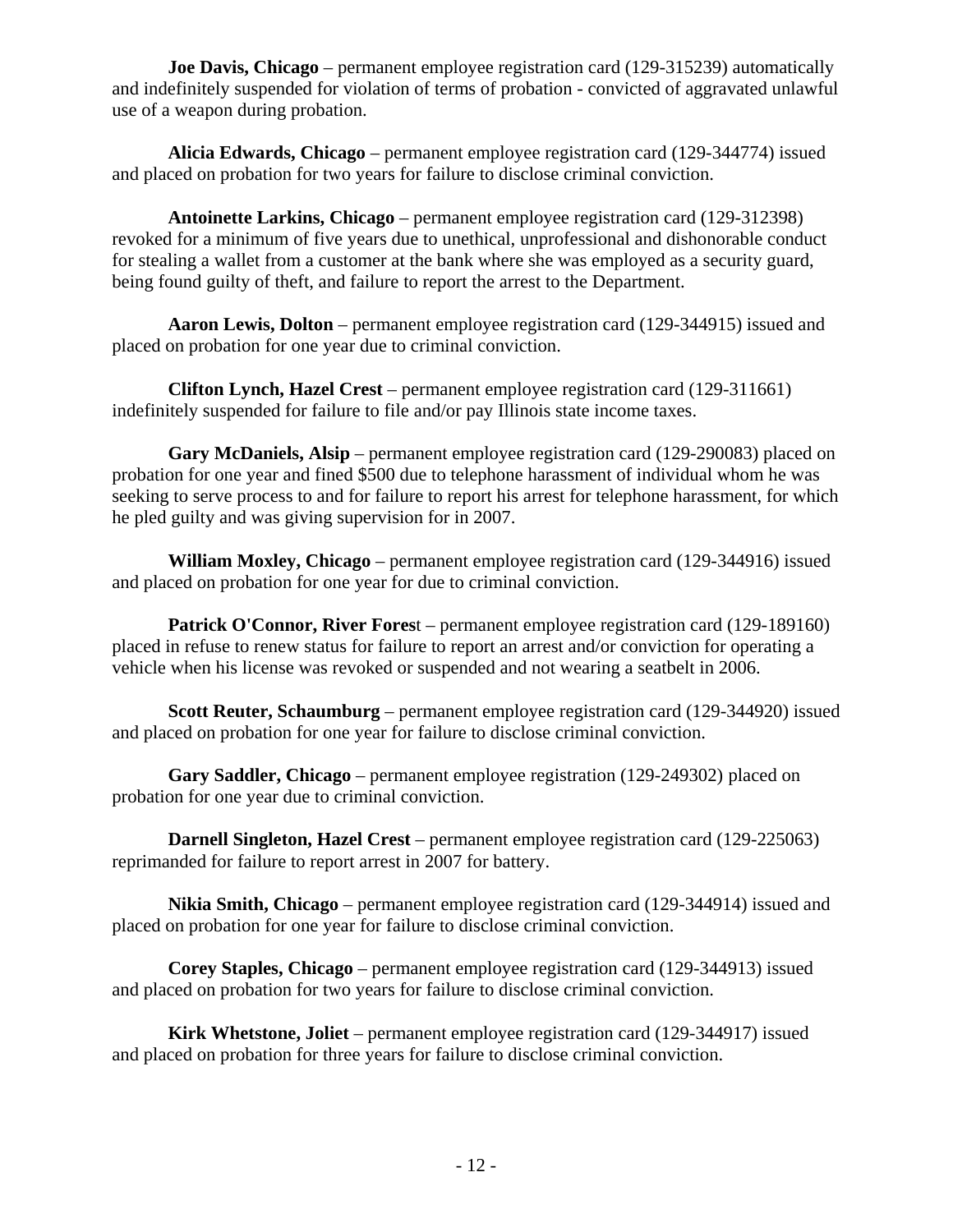#### **ELECTROLOGY**

**Denise Cox, East Peoria** – (unlicensed) assessed a \$1,000 civil penalty for providing electrology services without being licensed by the Department.

#### **FUNERAL DIRECTORS & EMBALMERS**

 **Phillip Dane, Libertyville, PA** – funeral home director and embalmer license (034- 010589) reprimanded and fined \$2,500 for failure to implement sufficient protocols at his funeral home to prevent misidentification of cremated human remains.

 **Devell Johnson, Chicago** – (unlicensed) ordered to cease and desist the unlicensed practice of funeral directing.

#### **MASSAGE THERAPY**

 **Charles Lough, Mt. Lebanon, PA** – massage therapist license (227-012433) reprimanded and fined \$500 for practicing massage therapy for compensation prior to being issued a license.

 **Miranda Meredith, LeClaire, IA** – massage therapist license (227-008443) revoked for violating the terms and conditions of an October 9, 2007 four year probation disciplinary order.

 **Nathan Rousseau, Somonauk** – massage therapist license (227-006401) reprimanded and fined \$2,000 for practicing massage therapy for compensation on an expired license.

 **Annette Wehrend, Wheaton** – (unlicensed) ordered to cease and desist the unlicensed practice of massage therapy and assessed a \$500 civil penalty.

#### **MEDICAL**

 **Alex Argotte, Paducah, KY** – physician and surgeon license (036-120740) reprimanded and fined \$1,000 due to prior disciplines by the state of Kentucky and Indiana.

**Scott Boden, West Hartford, CT** – physician and surgeon license (036-113507) reprimanded due to reprimand imposed on his Connecticut license by the State of Connecticut.

 **Boguslaw Chmiel, Chicago** – physician and surgeon license (036-0066756) indefinitely suspended due to his impairment and unfitness for practice.

**Diana Friedman, Baltimore, MD** – physician and surgeon license (036-102700) placed in refuse to renew status after being disciplined by the state of Arizona.

 **Joseph Giacchino, Melrose Park** – physician and surgeon license (036-050366) and controlled substance license (336-015754) revoked for issuing numerous controlled substances to patients of his practice without therapeutic purposes, engaging in immoral conduct with a patient of his practice, and pre-dating prescriptions.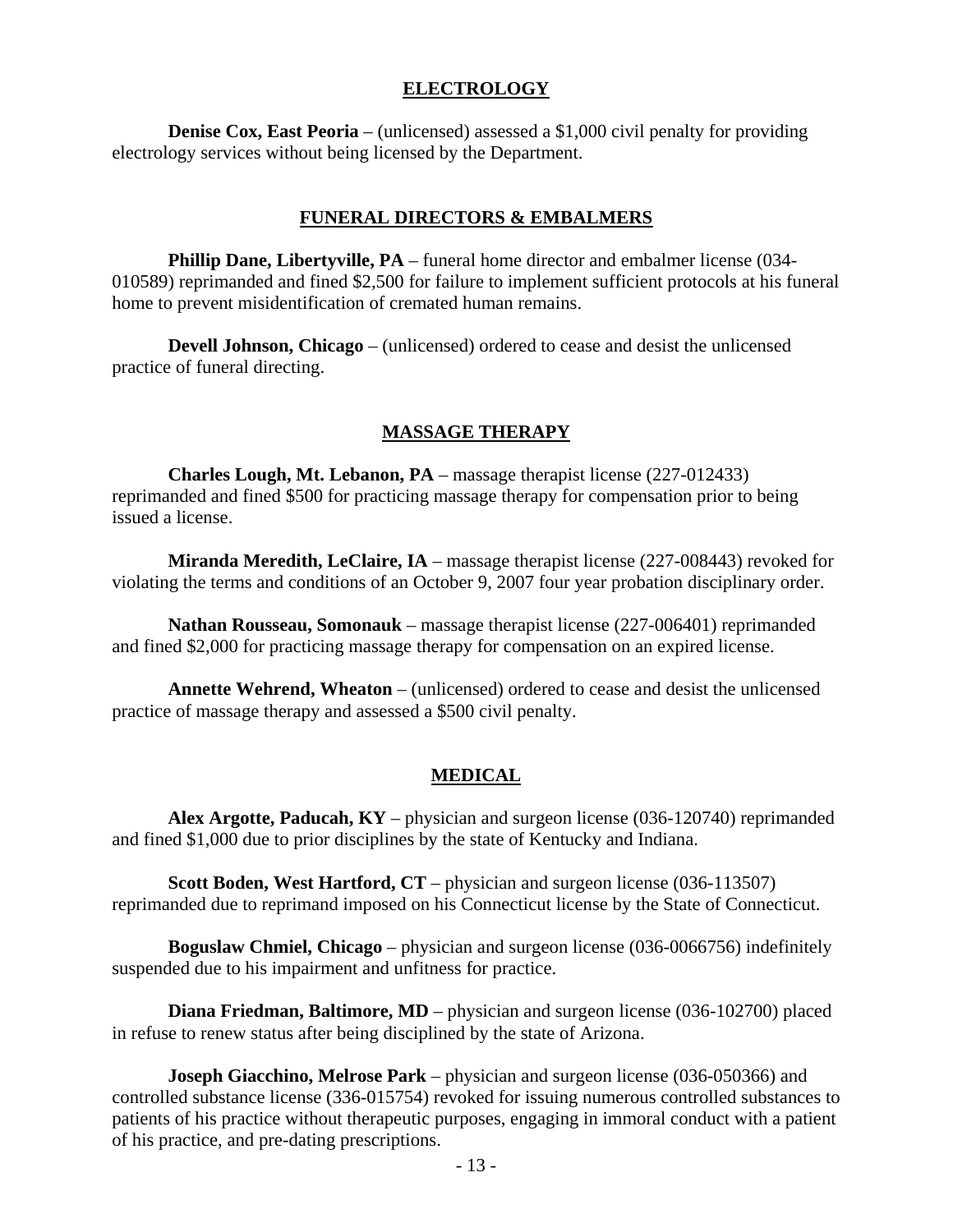**Hanna Jasinska, Chicago** – physician and surgeon license (036-074886) indefinitely suspended for engaging in the practice of medicine on a non-renewed license.

**Michael Miller, Annapolis, MD** – physician and surgeon license (036-128105) issued with reprimand due to the history of the discipline by the State of New York Board of Professional Medical Conduct for practicing below the standards of practice in the emergency room setting in April, 1999.

**Joe Morgan, Port Saint Lucie, FL** – physician and surgeon license (036-077952) placed in refuse to renew status after being disciplined by the state of Florida.

 **Eladio Vargas, Glenview** – physician and surgeon license (036-051813) reprimanded and fined \$1,000 for prescribing controlled substances to a patient of his practice without proper documentation to support his treatment.

 **Edwin Wang, Salem, OR** – physician and surgeon license (036-110578) placed in refuse to renew status after being disciplined by the state of New York.

**Pankaj Dangle, St. Louis, MO** – temporary physician license (125-060630) issued on indefinite probation for a minimum of two years due to a history of discipline by United Kingdom General Medical Council.

**John Cress, Lombard** – chiropractic license (038-011950) issued with reprimand due to the history of having a prior felony conviction in Virginia in 1997.

**Debra Parker, West Liberty, IA** – chiropractic license (038-008498) placed in refuse to renew status due to a sister-state discipline in Ohio.

 **Thomas Vananrooy, Long Grove** – chiropractic license (038-006957) placed on indefinite probation after defaulted on an Illinois educational loan and has now entered into a repayment agreement.

**Shaeli Waggoner, Chicago** – chiropractic license (038-010540) placed on probation for one year and fined \$1,000 fine due to a Class IV Felony conviction for controlled substances.

#### **NURSING**

 **Cynthia Arseneau, Kankakee** – registered nurse license (041-331480) automatically and indefinitely suspended for a minimum of 12 months for having violated the terms of a Care, Counseling and Treatment Agreement.

 **Barbara Bennett, Gibson City** – registered nurse license (041-263625) reprimanded for verbally abusing a patient.

 **Rebecca Brunty, Chicago** – registered nurse license (041-315995) reprimanded for selfreporting a Kentucky DUI conviction for which her license was disciplined in the state of Indiana.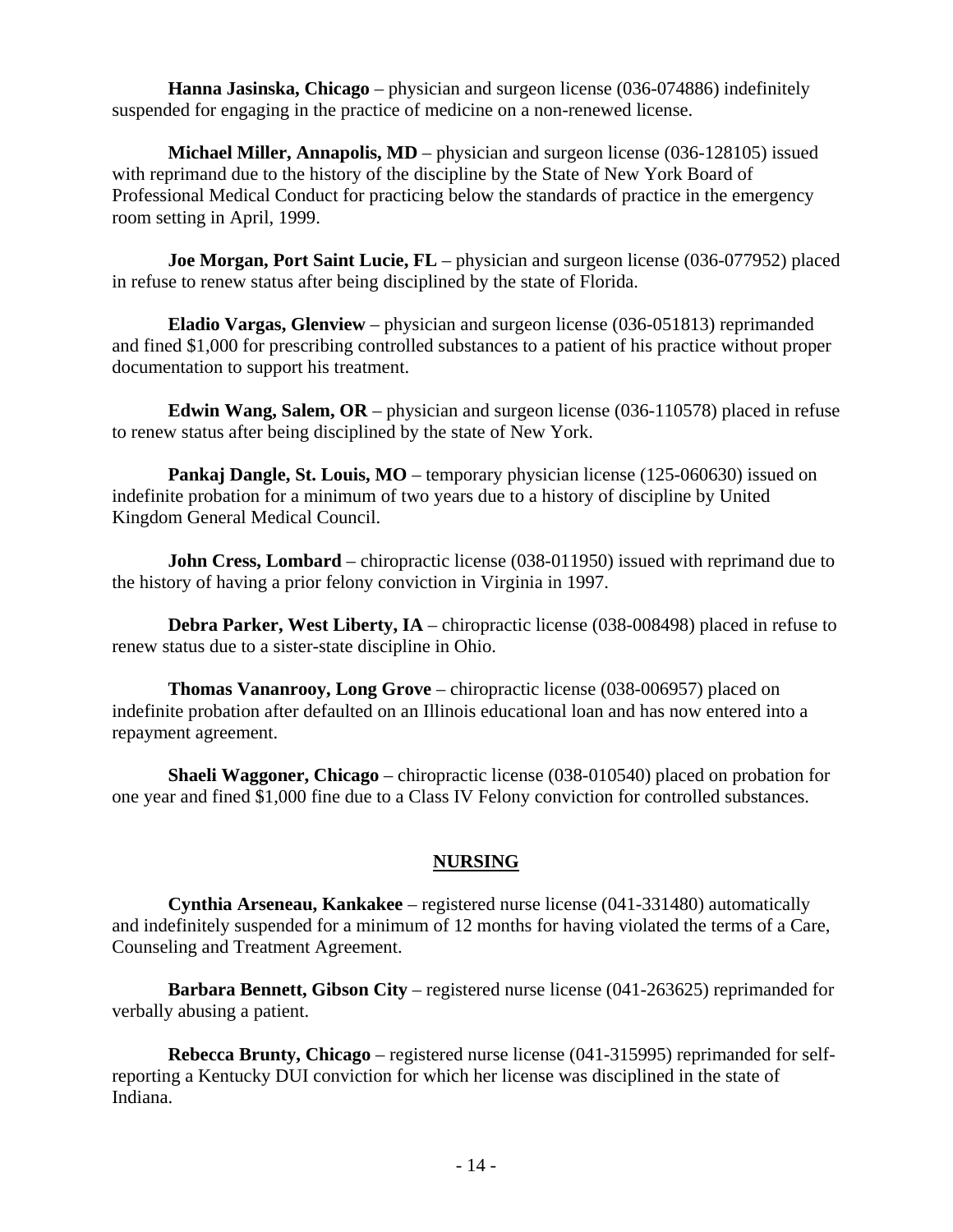**Susan Eades, Centralia** – registered nurse license (041-281762) automatically and indefinitely suspended for a minimum of 12 months due to a violation of probation.

**Barbara Eaton, Bourbon, MO** – registered nurse license (041-392718) issued with reprimand after being disciplined by another jurisdiction.

 **Sylvia Fenili, Chicago** – registered nurse license (041-308821) revoked for practicing nursing while license suspended and for unprofessional conduct.

 **Lisa Helton, Paducah, KY** – registered nurse license (041-365923) reprimanded for having failed to comply with policies and procedures regarding scope of duties while employed as an Assistant Director of Nursing at a facility in the state.

 **Michelle Hurt, Rock Island** – registered nurse license (041-294522) automatically and indefinitely suspended for a minimum of 12 months due to a violation of probation - tested positive for Fentanyl, a drug for which she had no prescription, and she withdrew from participation in monitoring program.

 **Heather Kell, Geneseo** – registered nurse license (041-344761) suspended for 30 days, followed by probation for nine months after she plead guilty to felony theft.

 **Mark Marjanovich, Peoria** – registered nurse license (041-283857) automatically and indefinitely suspended for a minimum of 12 months due to a violation of probation.

 **Sharelle Mershon, Decatur** – registered nurse license (041-366868) reprimanded for unprofessional conduct due to a 2010 criminal misdemeanor conviction.

 **Kathleen Reimer, Godfrey** – registered nurse license (041-295434) suspended for 30 days for failure to report an alleged incident of sexual abuse.

 **Rebecca Root, Colchester** – registered nurse license (041-325169) restored to indefinite probation for a minimum of three years effective upon payment of fees and filing of forms.

 **Paul Sherman, Granite City** – registered nurse license (041-300249) reprimanded for falling asleep while on duty.

 **Rachel Smith, Ina** – registered nurse license (041-298989) automatically and indefinitely suspended for a minimum of 12 months for having violated the terms of a consent order.

 **Ashley Smith, Troy** – registered nurse license (041-378212) placed on indefinite probation with work restrictions for a minimum of three years due to drug diversion.

 **Laurie Smock, Canton** – registered nurse license (041-354602) placed on indefinite probation for a minimum of three years due to the diversion of controlled substances.

 **Caitlin Suerth, Elk Grove Village** – registered nurse license (041-378312) reprimanded for failure to comply with the medication administration policy of a facility in the state by failing to document administration of medication and pain assessments.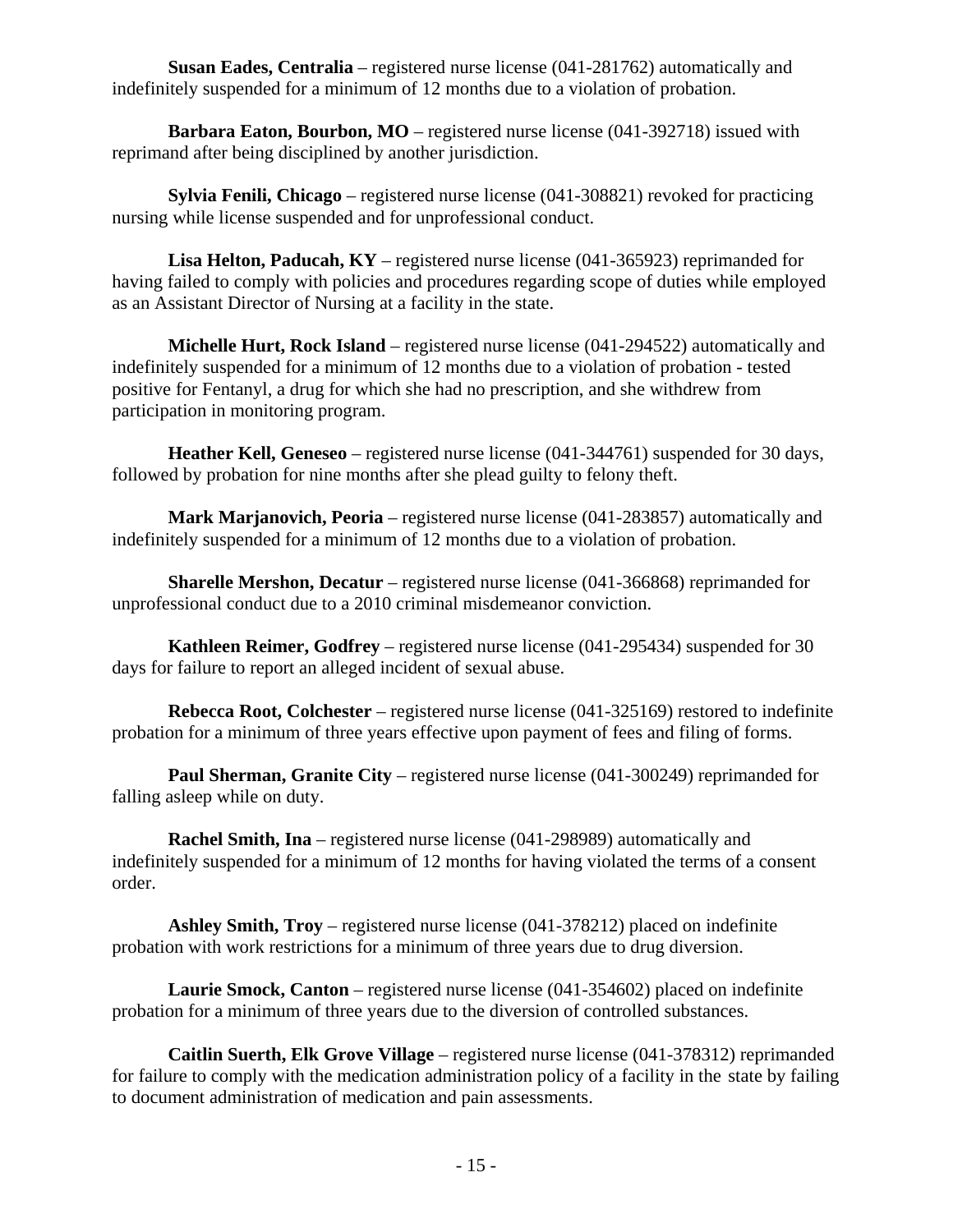**Loretta Taylor, Mt. Vernon** – registered nurse license (041-214065) placed on indefinite probation with work restrictions for a minimum of three years after she self-reported that she had diverted controlled substances from a facility in the state.

 **Pamela Anslyn, Roodhouse** – licensed practical nurse license (043-064341) suspended for 30 days, followed by indefinite probation with work restrictions for a minimum of three years due to a 2010 conviction for Driving Under the Influence, a 2010 conviction for Possession of Drug Paraphernalia and failure to inform the Department about said convictions.

**Kathleen Brand, South Milwaukee, WI** – licensed practical nurse license (043-084411) indefinitely suspended for failure to comply with conditions of probation regarding the repayment of an Illinois educational loan.

 **Kimberly Brown, Fairview Heights** – licensed practical nurse license (043-079543) automatically and indefinitely suspended for a minimum of 12 months due to a violation of probation.

 **Chiquitta Chiestder, Bloomington** – licensed practical nurse license (043-108091) reprimanded for having been convicted of resisting a police officer, a Class A Misdemeanor, and having been sentenced to conditional discharge.

 **Melanie Coates, Peoria** – licensed practical nurse license (043-073329) reprimanded for having been sentenced to conditional discharge for having plead guilty to misdemeanor Battery and Resisting a Police Officer.

 **Pamela Field, Edwardsville** – licensed practical nurse license (043-070206) reprimanded for failure to administer and reorder suppositories and other medication in a timely manner.

 **Eyneece Gilmore, Osceala, AR** – licensed practical nurse license (043-112706) issued with reprimand due to a sister-state discipline.

 **Tiffany Hits, Chicago** – licensed practical nurse license (043-090814) restored to indefinite probation for a minimum of three years effective upon payment of fees and filing of forms.

 **Tamika Mack, Chicago** – licensed practical nurse license (043-088835) reprimanded for failure to follow the policies and procedures of the facility in the state of Illinois when it was necessary for her to leave a shift early.

 **Melissa Owens, Litchfield** – licensed practical nurse license (043-091057) automatically and indefinitely suspended for a minimum of six months due to a violation of probation.

 **Diane Philyaw, Centralia** – licensed practical nurse license (043-090325) placed in refuse to renew status for having verbally abused a resident while employed at a facility in the state.

 **Phyllis Price, Tilden** – licensed practical nurse license (043-053955) reprimanded due to documentation errors.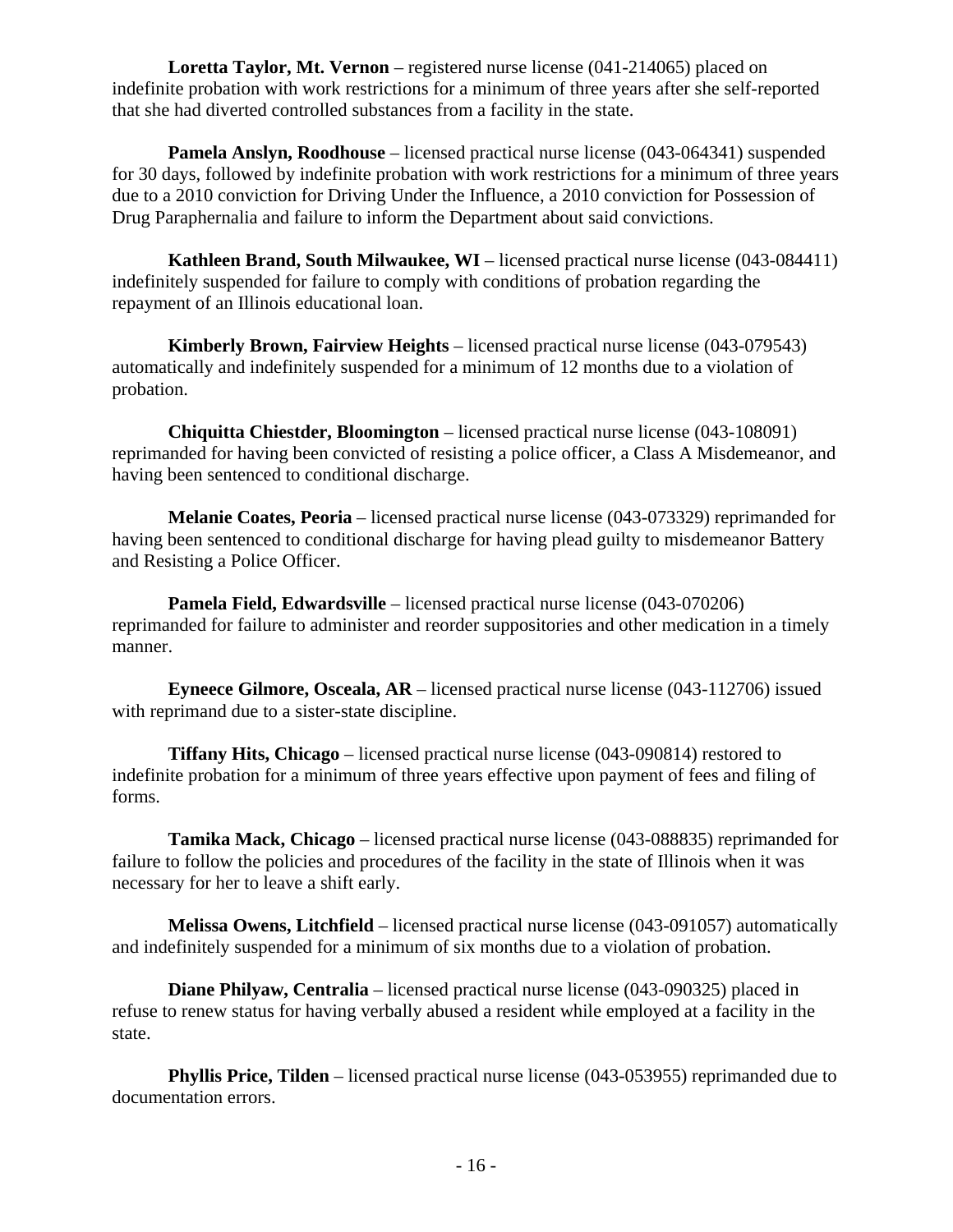**Laura Thompson, Rockford** – licensed practical nurse license (043-070807) indefinitely suspended for failure to follow policies and procedures of a facility and incompetency to practice.

 **Virginia Tucker, Plainfield** – licensed practical nurse license (043-056864) placed in refuse to renew status due to unprofessional conduct.

 **Jefferie Watkins, Edwardsville** – licensed practical nurse license (043-074782) reprimanded due to his falsification of medical records and failure to notify the Department of an adverse employment action.

 **Kuna Winding, Chicago** – licensed practical nurse license (043-089854) indefinitely suspended for engaging in unprofessional conduct while employed at Cook County Jail.

#### **NURSING HOME ADMINISTRATOR**

 **David Hadjuch, Plainfield** – nursing home administrator license (044-005990) indefinitely suspended for a minimum of one year for having his Indiana Health Facility Administrator license disciplined.

### **PHARMACY**

 **Steffon Gladney, Chicago** – pharmacy technician license (049-188701) placed in refuse to renew status for being more than 30 days delinquent in the payment of child support.

 **Darnell Jackson, Chicago** – pharmacy technician license (049-201965) placed in refuse to renew status for having been terminated by his former pharmacy employer after being held responsible for the improper handling and removal of controlled substances.

 **Suzanne Loiacano,** Antioch – pharmacy technician license (049-158351) placed in refuse to renew status for being more than 30 days delinquent in the payment of child support.

 **Ryan Nabor, Channahon** – pharmacy technician license (049-175063) placed in refuse to renew status after having admitted in writing to diverting controlled substances from his former pharmacy employer for self use and for having pled guilty to Theft, a Class A Misdemeanor, on or about February 3, 2011.

 **Brenda Stolle, Niles** – pharmacy technician license (049-102500) indefinitely suspended for a minimum of two years for having admitted in writing to diverting controlled substances from her former pharmacy employer for self use.

 **Pamela Swital, Damiansville** – pharmacy technician license (049-079550) placed in refuse to renew status for having dispensed and/or caused to be dispensed prescriptions by her former pharmacy employer for herself and for a family member, which were not authorized by a prescriber and after reduced and/or caused to be reduced the amount of co-pays owed by her family members to her former pharmacy employer.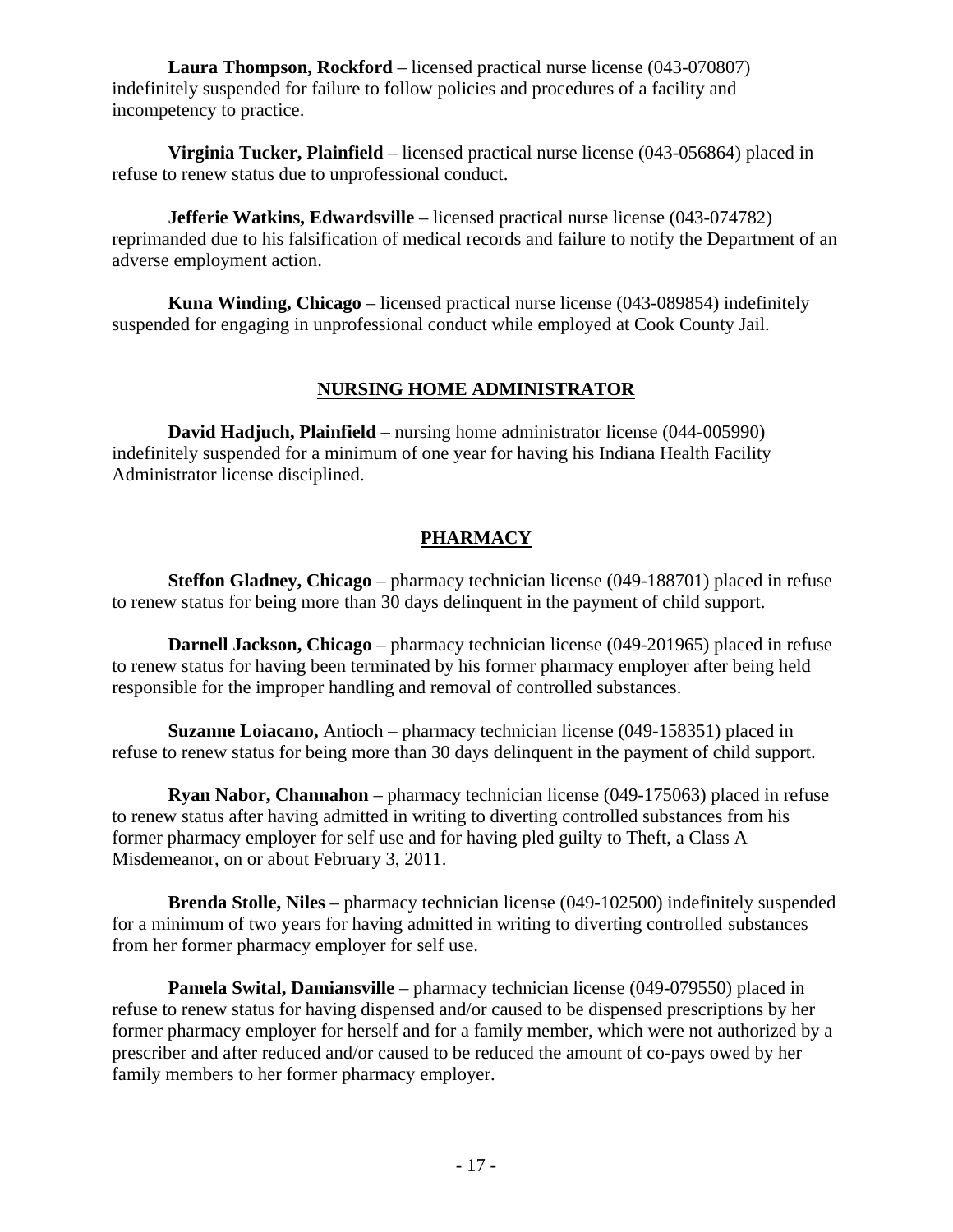**Doris Washington, Dekalb** – pharmacy technician license (049-156966) reprimanded due to a plea of guilty to a felony in the year 2000 related to the unlawful possession and unlawful delivery of controlled substances.

 **Brian Puckett, Glen Allen, VA** – pharmacist license (051-286886) placed in refuse to renew status based on disciplinary actions taken by the states of Virginia and Texas related to allegations involving the diverson of controlled substances, prescription forgery, and substance abuse.

**Jennifer Zegar, Berwyn** – pharmacist license (051-287833) restored to indefinite probation for a minimum of five years.

#### **REAL ESTATE**

**Patrick Washington, Chicago** – leasing agent license (473-011703) issued and placed on probation for 12 months due to a prior criminal conviction.

**Joseph Betancourt, Chicago** – real estate broker license (475-099506) fined \$1,800 and required to take a course in broker management for allegations that he engaged in misleading advertising, practiced on an expired license, and failed to respond to Department requests for information.

 **David Brown, Bolingbrook** – real estate broker license (475-107019) indefinitely suspended for a minimum of two years for failure to maintain records as required by the Real Estate License Act and for allegations he failed to return earnest money.

 **Francisco Garcia, Chicago** – real estate broker license (475-106569) indefinitely suspended and fined \$2,000 for failure to maintain earnest money in an escrow account as required by the Real Estate License Act.

**John Gross, Park Ridge** – real estate broker license (475-072371) restored upon completion of deficient continuing education hours and payment of \$950 fine.

**Steven Miszkowicz, Chicago** – real estate broker license (475-102450) revoked due to a settlement being paid out of Real Estate Recovery Fund on his behalf.

 **Anatoly Nirshberg, Northbrook** – real estate broker license (475-117707) indefinitely suspended for a minimum of one year and fined \$300 for failure to disclose prior criminal convictions and professional discipline on his application.

 **Parag Parikh, Skokie** – real estate broker license (475-117160) fined \$950 for failure to timely complete the continuing education required for renewal.

 **Richard Souyoul, Chicago** – real estate broker license (475-113812) fined \$950 and required to submit deficient continuing education due to his failure to complete the required continuing education.

 **Nicholas Vangel, Oakbrook Terrace** – real estate broker license (475-060746) fined \$650 and required to submit deficient continuing education due to a failure to complete all required continuing education.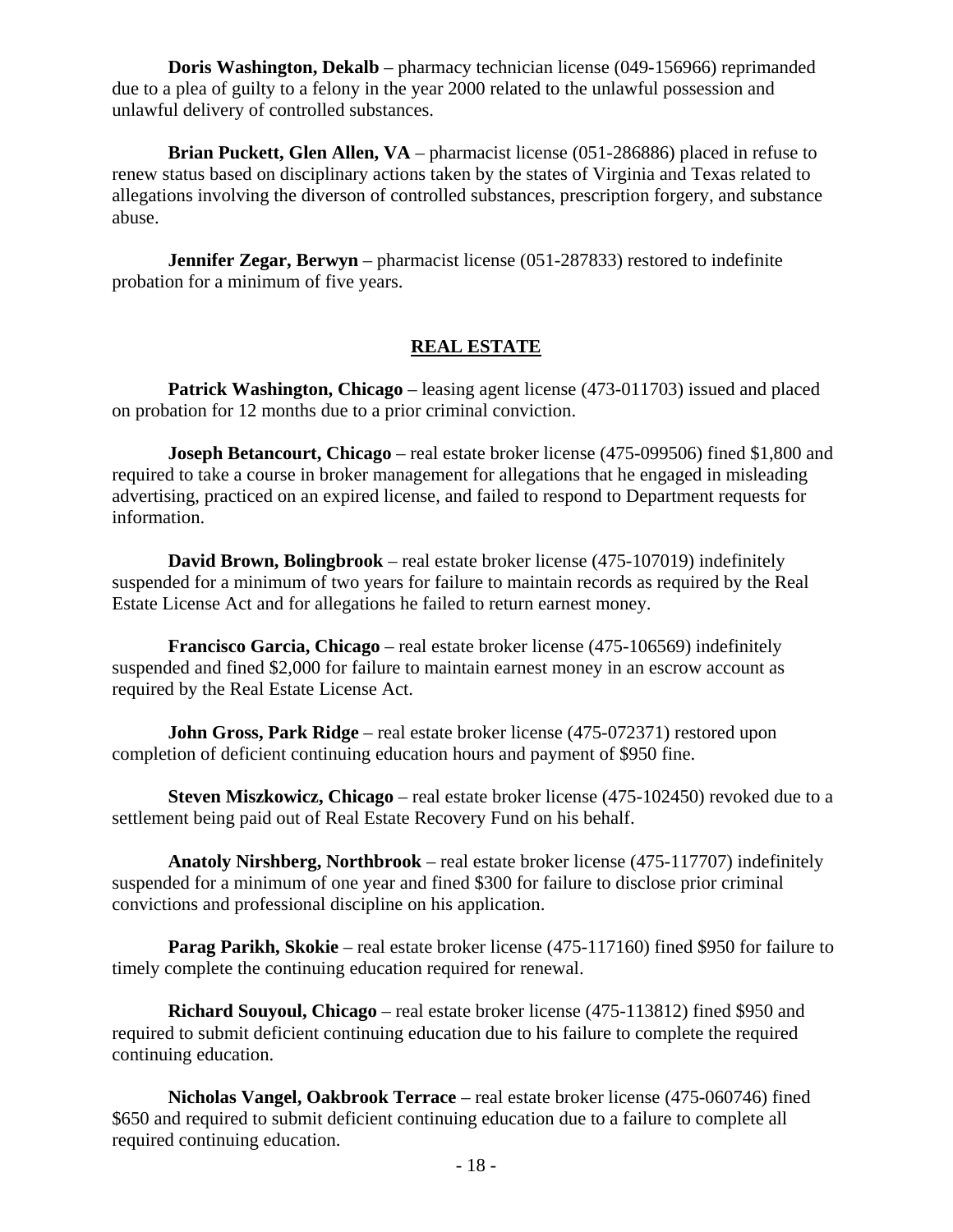**Yong Yu, Morton Grove** – real estate broker license (475-000180) suspended and fined \$25,000 for engaging in dishonorable and unethical conduct, failed to provide a written agreement to a client and failed to deposit or maintain earnest money in a special account as required by the Real Estate License Act.

 **Michele DiCosola, Roselle** – real estate salesperson license (476-404623) placed in refuse to renew status for failure to complete continuing education required for renewal.

 **Nicole Hardemon, Chicago** – real estate salesperson license (476-373205) revoked and fined \$20,000 for providing real estate broker services without a valid license, operating an unlicensed real estate brokerage corporation, and for engaging in dishonorable and unethical conduct by placing persons in rental units without the owners' knowledge.

 **John Morgan, Normal** – real estate broker license (476-235885) fined \$1,000 for providing real estate broker services on an expired license.

 **Premier Properties LLC, Chicago** – real estate limited liability firm license (481- 000086) revoked due to a settlement being paid out of Real Estate Recovery Fund on the firm's behalf.

 **Maurice Boston, Maywood** – (unlicensed) and **Stephanie Glasgow, Chicago** (unlicensed) – both ordered to cease and desist the unlicensed practice of real estate.

 **Gabriel Matache, Chicago** – (unlicensed) fined \$4,000 for engaging in the unlicensed practice of real estate by acting as a broker and accepting a commission for the sale of real estate.

#### **RESPIRATORY CARE**

 **Russell Graeff, Marshall** – respiratory care practitioner license (194-000409) revoked for being more than 30 days delinquent in the payment of child support.

#### **ROOFING CONTRACTORS**

 **B C Home Improvement, Orland Hills** - roofing contractor license (104-005290), **B C, Dale DeBauche, Orland Hills** and **US Roofing and Siding, Orland Hills** all ordered to cease and desist from offering or providing roofing services without an active roofing contractor license.

 **Eric Miller, Charleston** – roofing contractor license (104-012763) placed on probation for 15 months and fined \$1,000 for failure to carry Worker's Compensation insurance as required, as well as failure to utilize a land-based telephone number on roofing proposals.

 **Smith General Contracting, Inc., Springfield** – roofing contractor license (104- 015774) reprimanded and fined \$1,000 for unprofessional conduct.